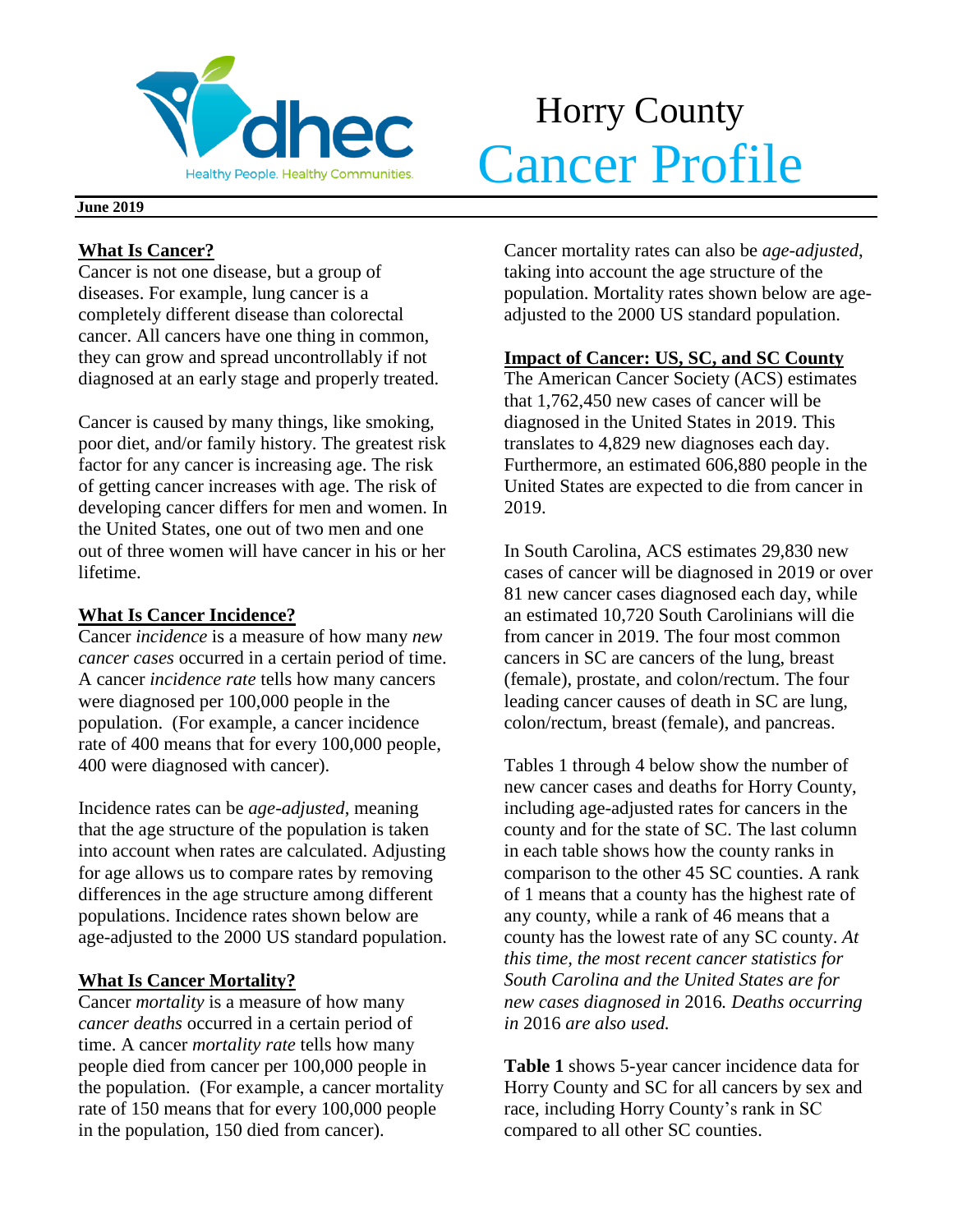Table 1. Cancer Incidence by Sex and Race, 2012-2016, Horry County and South Carolina\*

|        | <b>SC</b> | <b>Horry County</b> |           |           |
|--------|-----------|---------------------|-----------|-----------|
|        | 5-year    | 5-year              | new       | <b>SC</b> |
|        | rate      | rate                | $cases^*$ | rank      |
| all    | 457       | 462                 | 1984      | 23        |
| male   | 515       | 508                 | 1049      | 28        |
| female | 416       | 425                 | 935       | 13        |
| white  | 459       | 463                 | 1788      | 23        |
| black  | 452       | 440                 | 167       | 27        |

\***Counts are annual averages based on 5 years of data.** 5-year rates are per 100,000 age-adjusted to the 2000 US standard population. Statistics do not include *in situ* cancers, except for bladder. Source: SC Central Cancer Registry. ~ Statistic could not be calculated (small counts).

**Table 2** shows 5-year cancer mortality data for Horry County and SC for all cancers by sex and race, including Horry County's rank in SC compared to all other SC counties.

Table 2. Cancer Mortality by Sex and Race, 2012- 2016, Horry County and South Carolina\*

|        | <b>SC</b>      | <b>Horry County</b> |                  |            |
|--------|----------------|---------------------|------------------|------------|
|        | 5-year<br>rate | 5-year<br>rate      | lives<br>$lost*$ | SС<br>rank |
| all    | 171            | 170                 | 719              | 32         |
| male   | 214            | 202                 | 393              | 36         |
| female | 141            | 145                 | 326              | 27         |
| white  | 166            | 170                 | 650              | 28         |
| black  | 193            | 186                 | 65               | 35         |

\***Counts are annual averages based on 5 years of data.** 5-year rates are per 100,000 age-adjusted to the 2000 US standard population. Sources: SC Central Cancer Registry and SC Vital Records. ~ Statistic could not be calculated (small counts).

**Table 3** shows 5-year cancer incidence data for Horry County and SC for selected cancers, including Horry County's rank in SC compared to all other SC counties.

Table 3. Cancer Incidence for Selected Cancers, 2012-2016, Horry County and South Carolina\*

|                 | <b>SC</b> | <b>Horry County</b> |           |           |
|-----------------|-----------|---------------------|-----------|-----------|
| cancer          | 5-year    | 5-year              | new       | <b>SC</b> |
|                 | rate      | rate                | $cases^*$ | rank      |
| breast          | 129       | 120<br>261          |           | 38        |
| (female)        |           |                     |           |           |
| prostate        |           | 110                 | 257       |           |
| (male)          | 115       |                     | 30        |           |
| $l$ ung/        | 65        | 71                  | 318       |           |
| <b>bronchus</b> |           |                     |           | 21        |
| $\text{colon}/$ |           |                     |           |           |
| rectum          | 39        | 38                  | 163       | 33        |
| pancreas        | 13        | 13                  | 55        | 24        |

\***Counts are annual averages based on 5 years of data.** 5-year rates are per 100,000 age-adjusted to the 2000 US standard population. Statistics do not include *in situ* cancers, except for bladder. Source: SC Central Cancer Registry. ~ Statistic could not be calculated (small counts).

**Table 4** shows 5-year cancer mortality data for Horry County and SC for selected cancers, including Horry County's rank in SC compared to all other SC counties.

Table 4. Cancer Mortality for Selected Cancers, 2012-2016, Horry County and South Carolina\*

|                 | <b>SC</b> | <b>Horry County</b> |         |           |
|-----------------|-----------|---------------------|---------|-----------|
| cancer          | 5-year    | 5-year              | lives   | <b>SC</b> |
|                 | rate      | rate                | $lost*$ | rank      |
| breast          | 22        | 20                  | 43      | 35        |
| (female)        |           |                     |         |           |
| prostate        |           |                     |         |           |
| (male)          | 22        | 16                  | 26      | 42        |
| $l$ ung/        | 47        |                     | 231     | 15        |
| bronchus        |           | 53                  |         |           |
| $\text{colon}/$ |           |                     |         |           |
| rectum          | 15        | 14                  | 58      | 35        |
| pancreas        | 11        | 10                  | 44      | 38        |

\***Counts are annual averages based on 5 years of data.** 5-year rates are per 100,000 age-adjusted to the 2000 US standard population. Sources: SC Central Cancer Registry and SC Vital Records. ~ Statistic could not be calculated (small counts).

**Table 5** shows the percentage of cancers diagnosed in early and late stages of disease in Horry County and SC. Cancers diagnosed in late stages lessen the potential for successful treatment and raise the risk of premature loss of life.